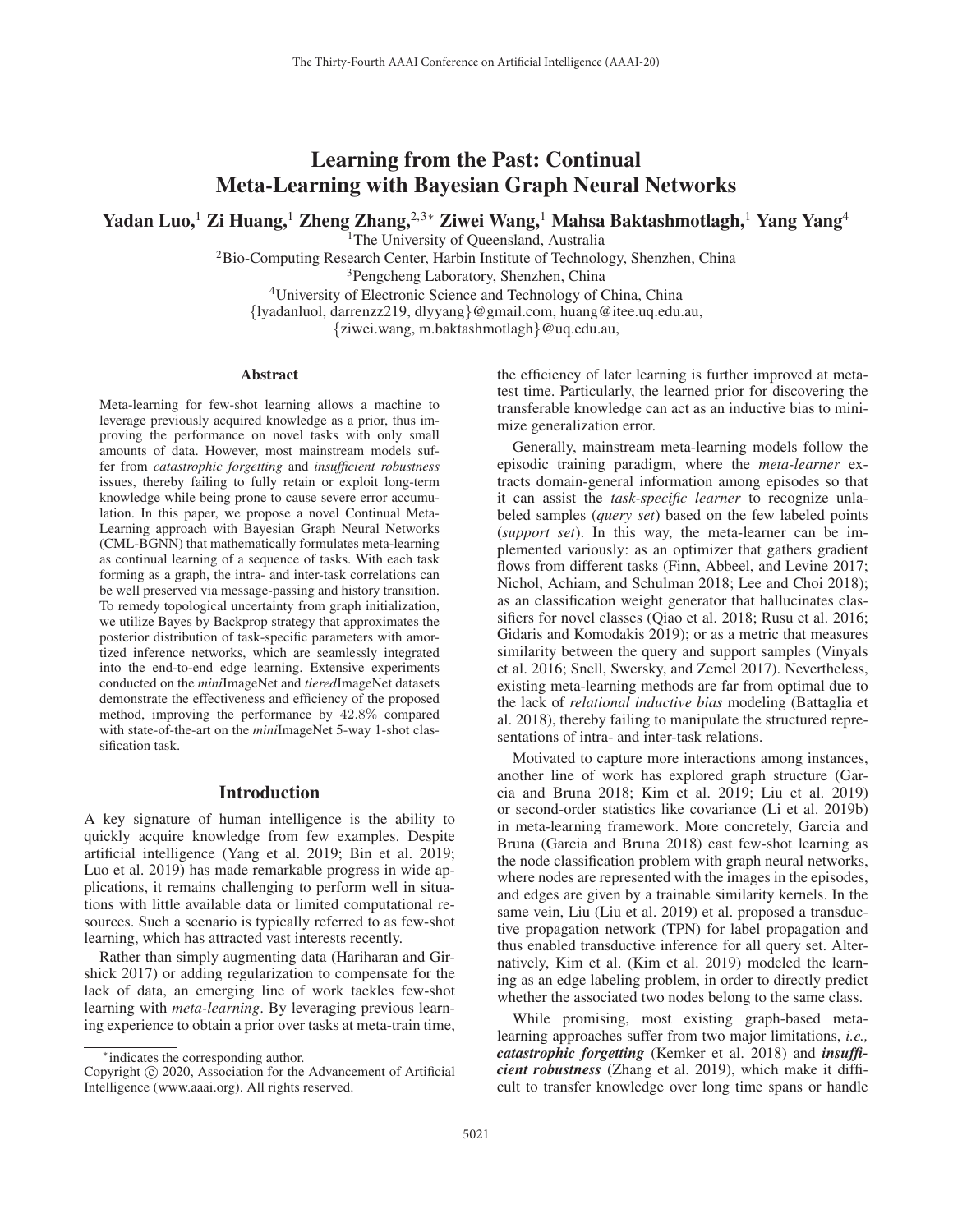uncertainty in graph structure. On the one hand, the problem of catastrophic forgetting is that when a meta-learner gradually encounters a sequence of learning problems, it tends to attenuate past knowledge when it learns new things. On the other hand, current graph-based models incorrectly treat the pre-defined edge initialization as the reliable topology for message-passing, in the sense that inaccurate or uncertain relationships among query-support pairs could lead to severe error accumulation through multi-layer propagation.

To address the issues mentioned above, in this paper, we propose a novel Continual Meta-Learning with Bayesian Graph Neural Networks (CML-BGNN) for few-shot classification, which is illustrated in Figure 1. To alleviate the drawback of catastrophic forgetting, we jointly model the long-term inter-task correlations and short-term intra-class adjacency with the derived continual graph neural networks, which can retain and then access important prior information associated with newly encountered episodes. Specifically, the node update block aggregates the adjacent embedding from each episode and feeds context-aware node representations to gated recurrent units, which are expected to meliorate node features with previous history. Such aggregations can be naturally chained and combined into the multiple layers to enhance model expressiveness. Moreover, as uncertainty is rife in edge initialization, we provide a Bayesian approach for edge inference so that classification weights can be dynamically adjusted for discriminating specific tasks. The conceived amortization networks approximate posterior distribution of classification weights with a Gaussian distribution defined by a mean and variance over possible values. Accordingly, task-specific parameters are sampled to mitigate the bias of node embedding and further enhance the robustness of graph neural networks. Overall, our contributions can be briefly summarized as follows:

- We propose a novel Continual Meta-Learning framework that leverages both long-term inter-task and short-term intra-task correlations for few-shot learning. Different from existing graph-based meta-learning approaches, we introduce a memory-augmented graph neural network to enable flexible knowledge transfer across episodes.
- To remedy uncertainty among query-support pairs, a Bayesian edge inference is derived by amortizing posterior inference of task-specific parameters.
- We show the effectiveness of the proposed architecture through extensive experiments on the *mini*Imagenet and *tiered*Imagenet benchmark with a 42.8% relative improvement over state-of-the-art counterparts. Regarding to robustness analysis, we perform semi-supervised learning to verify the efficiency and effectiveness of the proposed method.

## Related Work

## Meta-Learning

Meta-learning studies how to distill prior knowledge from past experience and enable fast adaptation to novel tasks with only a limited amount of samples. Much effort has

been devoted by recent work, which can be broadly categorized into several groups: (1) *Optimization-based* methods either learn a good parameter initialization or leverage an optimizer as the meta-learner to adjust model weights. Typical examples include learning to approximate gradient descent with LSTM (Ravi and Larochelle 2017), learning model-agnostic initial parameters (Finn, Abbeel, and Levine 2017) and its variants with probabilistic estimation (Finn, Xu, and Levine 2018; Yoon et al. 2018; Li et al. 2017), firstorder approximation (Nichol, Achiam, and Schulman 2018), layer selection (Lee and Choi 2018), learner update direction and learning rate learning (Li et al. 2017), and relation embedding (Rusu et al. 2019); (2) *Generation-based* methods learn to augment few-shot data with a generative metalearner (Wang et al. 2018), or learn to predict classification weights for novel classes (Rusu et al. 2016; Qiao et al. 2018; Gidaris and Komodakis 2019); (3) *Metric-based* approaches address the few-shot classification problem by learning a proper distance metrics as the meta-learner, such as cosine similarity (Vinyals et al. 2016), euclidean distance to class prototypes (Snell, Swersky, and Zemel 2017; Ren et al. 2018), ridge regression (Bertinetto et al. 2019), relation network (Sung et al. 2018), task attention (Yan, Zhang, and He 2019), category traversal (Li et al. 2019a), and graph modeling (Garcia and Bruna 2018; Liu et al. 2019; Li et al. 2019b; Kim et al. 2019). Rather than purely relying on graph-based metric learning, our methodology exploits long-term information from previous tasks and jointly models the topological uncertainty.

## Catastrophic Forgetting

Catastrophic forgetting (Kemker et al. 2018) has been a long-standing issue in machine learning community due to the stability-plasticity dilemma (Ditzler et al. 2015). In recent literature, a number of methods have been proposed on the basis of continual learning, which can be roughly subdivided into the following groups. Regularization approaches (Li and Hoiem 2016) alleviate catastrophic forgetting by imposing constraints on the update of the neural weights in order to prevent "overwriting" what was previously encoded. Alternatively, in ensemble algorithms (Rusu et al. 2016), the architecture itself is altered to accommodate new tasks by retraining a pool of pre-trained models. In dualmemory algorithms (Soltoggio, Stanley, and Risi 2018), one estimates the distribution of the old data either by saving a small fraction of the original dataset into a memory buffer or by training a generator to mimic the lost data and labels (Shin et al. 2017). Being more related to the last group, our work, *for the first time*, tackles the catastrophic forgetting in a meta-learning framework and validates its effectiveness and efficiency on practical tasks.

## Background and Problem Definition

Given the training set  $\mathcal{D}_{train}$ , the goal is to learn the model  $f: x \to y$ , which is capable of generalizing well to the unseen test set  $\mathcal{D}_{test}$ , where  $\mathcal{D}_{train} \cap \mathcal{D}_{test} = \emptyset$ . Meta-learning approaches commonly adopt *episodic training* strategy to minimize the generalization error across a series of tasks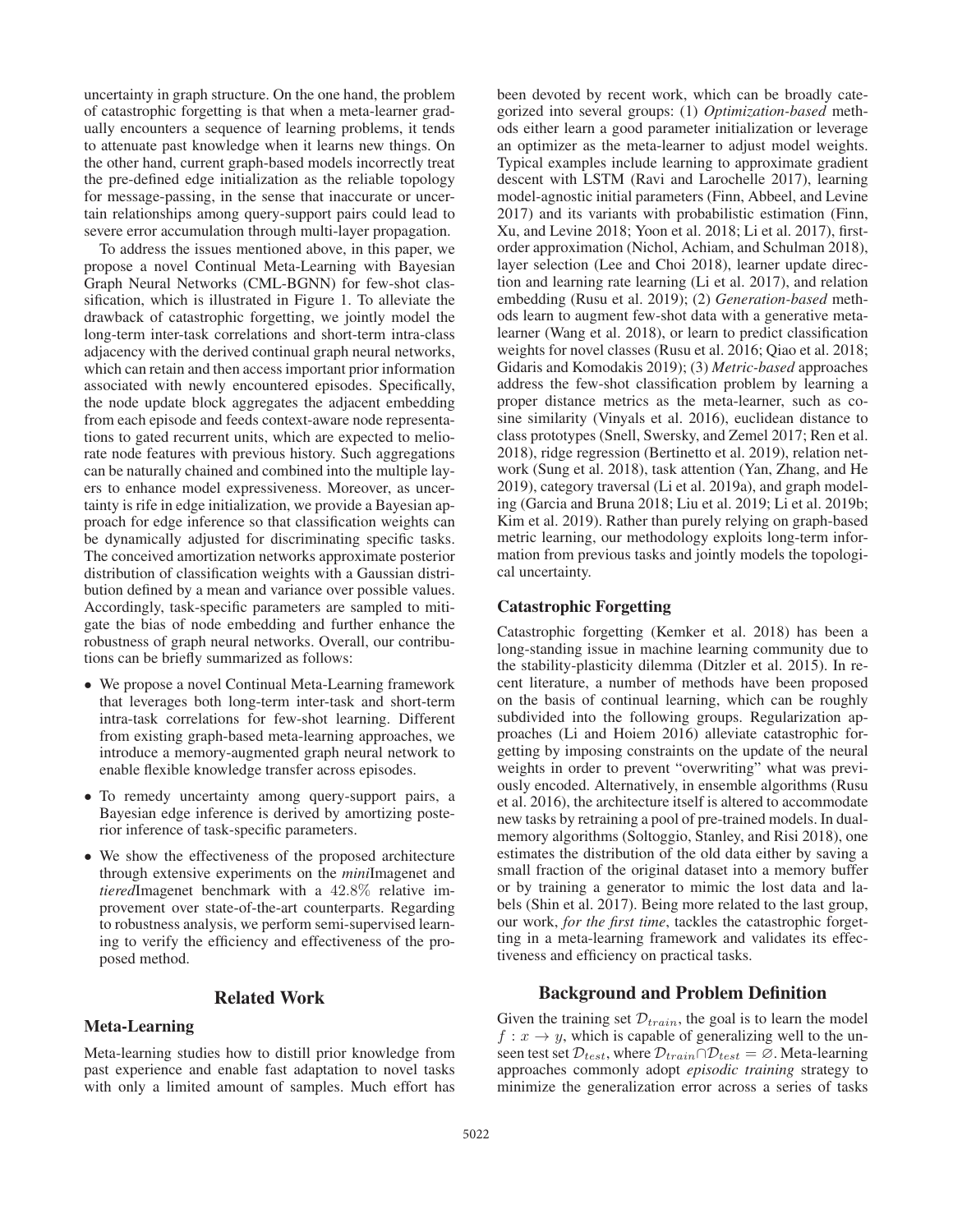

Figure 1: The general flowchart of the proposed CML.

 $\mathcal{T} \sim p(\mathcal{T})$  that are randomly sampled from a task distribution. Specifically, a  $N$ -way,  $K$ -shot classification setting is used for both training and testing stage, where  $N$  indicates the number of unique classes in each episode and  $K$  denotes the number of training samples per class. Each episode or task  $\mathcal{T} = (\mathcal{S}, \mathcal{Q})$  is composed of the *support set*  $S = \{(x_i, y_i)\}_{i=1}^{N \times K}$  and the *query set*  $\mathcal{Q} = \{(\tilde{x}_i, \tilde{y}_i)\}_{i=1}^{K}$ . To discover the commonalities and variability across tasks, we decouple the model f into two sub-modules, *i.e.*, the feature learner  $f_{\Theta}(\cdot; \Theta)$  and the task-dependent classifiers  ${f_{\psi}(\cdot;\psi_t)}_{t=1}^{\mathcal{T}}$ , where  $\Theta$  indicates the shared parameters that suit for all tasks and  $\{\psi_t\}_{t=1}^{|t|}$  indicate the task-specific parameters. To mathematically illustrate the proposed continual meta-learning procedure, we firstly recall the unified definition of existing meta-learning models: as discussed in literature (Grant et al. 2018; Finn, Xu, and Levine 2018), meta-learning can be viewed as an approximate inference for the posterior given the following definition.

Definition 1. *Meta-Learning Given the task* T *sampled from task distribution*  $p(\mathcal{T})$ *, the posterior predictive distribution for query points is calculated as,*

$$
p(\widetilde{Y}|\widetilde{X}, \mathcal{S}; \Theta) = \prod_{i=1}^{|\mathcal{Q}|} p(\widetilde{y}_i | \widetilde{x}_i, \mathcal{S}_i; \Theta)
$$
  
= 
$$
\prod_{i=1}^{|\mathcal{Q}|} \int p(\widetilde{y}_i | \widetilde{x}_i, \psi_i; \Theta) p(\psi_i | \mathcal{S}_i; \Theta) d\psi_i \approx p(\widetilde{y}_i | \widetilde{x}_i, \psi_i^*),
$$

where  $\psi_i^*$  is the maximum a posteriori (MAP) value of  $\psi_i$ , *which can be obtained via point estimates.*

For instance, the *optimization-based* meta-learning regards all model parameters as  $\psi$  and forms a point estimate by taking several steps of gradient descent initialized at  $\psi_0$ and learning rate η, *i.e.,*

$$
\psi^*(S; \Theta) = \psi_0 + \eta \frac{\partial}{\partial \psi} \log \sum_{j=1}^{|S|} p(y_j | x_j, \psi; \Theta). \tag{1}
$$

While, the *generation-based* meta-learning focuses on estimating classification weight vector  $\psi$  for novel classes,

given the initial value  $\psi_0$  trained on  $\mathcal{D}_{train}$  and the learning rate η, *i.e.,*

$$
\psi^*(S, \Theta) = \psi_0 + \eta \frac{\partial}{\partial \psi} \log \sum_{j=1}^{|S|} p(y_j | x_j, G(x_j | \psi); \Theta), \tag{2}
$$

where  $G(\cdot|\cdot)$  is the learnable weight generator. The *metricbased* meta-learning takes the parameters from the top layer of neural networks as  $\psi = \{w_c, b_c\}_{c=1}^C$  for all C classes, by averaging the top-layer activations for each class c, *i.e.,*

$$
\psi^*(S, \Theta) = \{\mu_c, -\frac{\|\mu_c\|^2}{2}\}_{c=1}^C,
$$

$$
\mu_c = \frac{1}{k_c} \sum_{j=1}^{k_c} f_{\Theta}(x_j^{(c)}),
$$
(3)

where  $k_c$  denotes the number of samples belonging to class c, and  $f_{\Theta}(\cdot)$  indicates the embedding network.

However, the current meta-learning suffers from catastrophic forgetting and lacks for uncertainty estimation. Without fixing these problems, a single deep model will be incapable of adapting itself to a long-run learning, since it forgets the old messages when it deals with new things. Therefore, we generalize the meta-learning to a preferable continual way, and give the following definition.

Definition 2. *Continual Meta-Learning Given the task* T sampled from task distribution  $p(\mathcal{T})$ , the posterior predic*tive distribution for query points is*

$$
p(\widetilde{Y}|\widetilde{X}, \mathcal{S}; \Theta) = \prod_{i=1}^{|\mathcal{Q}|} p(\widetilde{y}_i | \widetilde{x}_i, \mathcal{S}_{1:i}; \Theta)
$$

$$
= \prod_{i=1}^{|\mathcal{Q}|} \int p(\widetilde{y}_i | \widetilde{x}_i, h_i, \psi_i; \Theta) p(h_i | S_{1:i-1}; \Theta) p(\psi_i | \mathcal{S}_i; \Theta) d\psi_i,
$$

where  $h_i$  *indicates the history knowledge that gives transition of long-term memory.*

The first term can be interpreted as given a novel sample  $\tilde{x}_i$ , its respective label  $\tilde{y}_i$  not only conditions on the current task  $\psi_i$  but also history information  $h_i$ , which naturally reuses supervision without pilling up complexity. The second term presents information updating and resetting from related tasks, which is jointly learned with shared parameter  $\Theta$  in the continual graph neural networks, which will be elaborated in the next section. Lastly, to ensure a tractable likelihood, in the last term, the distribution  $p(\psi_i|S_i;\Theta)$  over classifier weights is approximated with a few steps of Bayes by Backprop.

## Proposed Approach

In this section, we detail two major components of the proposed method, the continual graph neural networks and Bayes by Backprop procedure for edge inference.

#### Continual Graph Neural Networks

As shown in Figure 1, the support  $\mathcal{T} = (\mathcal{S}, \mathcal{Q})$  (shown in circle) and query data  $\mathcal{Q} = \{(\tilde{x}_i, \tilde{y}_i)\}_{i=1}^K$  (shown in triangle) in each episode can form an undirected acyclic graph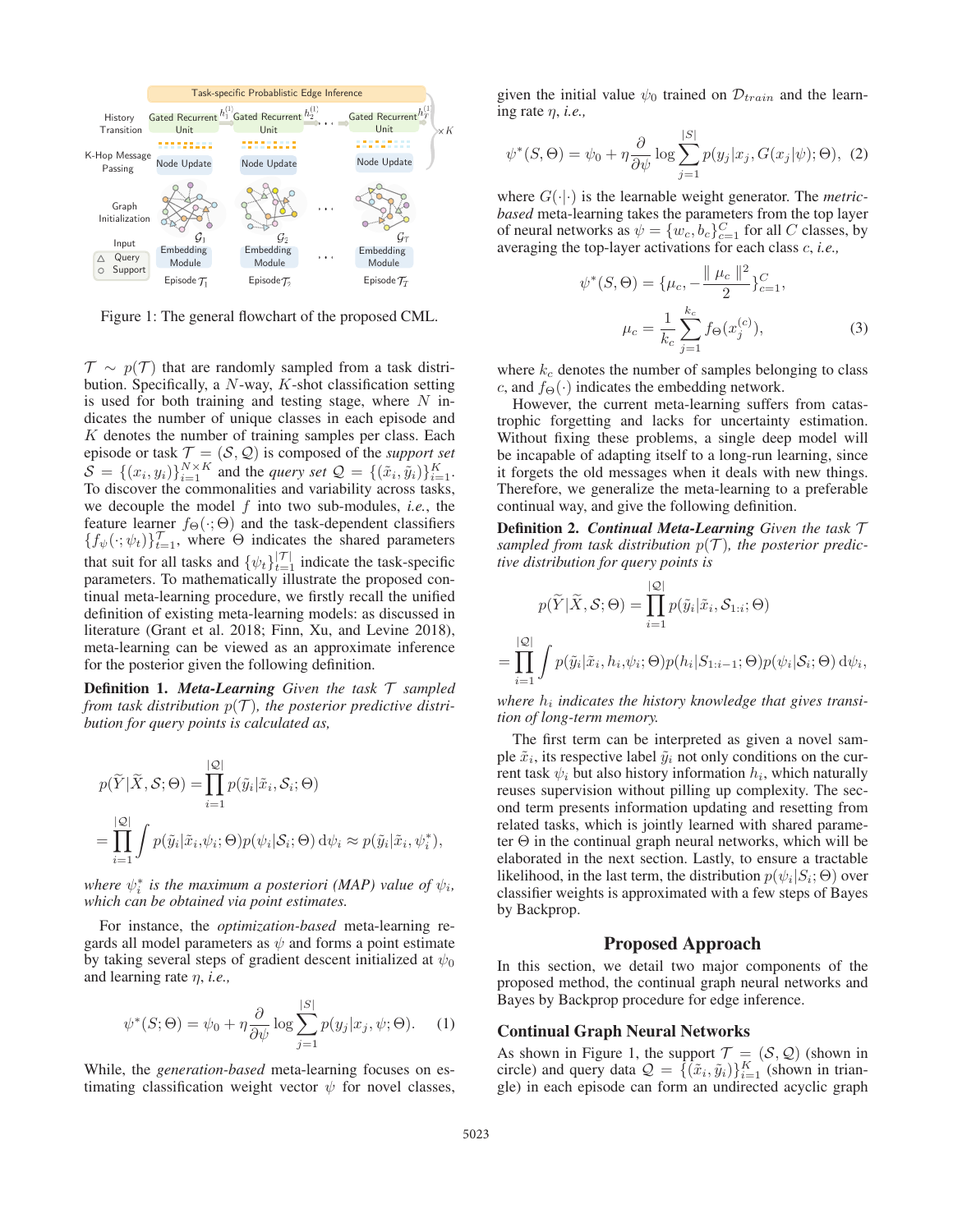

Edge Inference Block at the k-th Layer

Figure 2: An illustration of the node update and edge inference block at the  $k$ -th layer.

 $\mathcal{G} = (\mathcal{V}, \mathcal{E})$ . Each vertex  $v_i \in \mathcal{V}$  is associated with a node embedding vector  $\mathcal{X} = \{x_i\}_{i=1}^{|\mathcal{S}|+|\mathcal{Q}|}$  and each edge  $e_{ij} \in \mathcal{E}$ represents interaction between nodes. The adjacency matrix  $\mathcal{A} = \{A_{ij}\}_{i,j=1}^{|\mathcal{V}|}$  is defied as semantic similarity between two connected nodes  $v_i$  and  $v_j$ , which will be updated dynamically. Considering the given label of support set, the adjacency matrix can be initialized as,

$$
A_{ij}^{(0)} = \begin{cases} 1 & \text{if } x_i, x_j \in \mathcal{S} \text{ and } y_i = y_j, \\ 0 & \text{if } x_i, x_j \in \mathcal{S} \text{ and } y_i \neq y_j, \\ 0.5 & \text{otherwise,} \end{cases}
$$
 (4)

where support-support pairs are initialized *w.r.t* their labels and query-support pairs are softly assigned with an uncertain value. Even though ambiguity is explicitly injected, we remedy the noise via probabilistic edge inference presented in the next section. For efficient implementation, we split the meta-train  $\mathcal{D}_{train}$  and meta-test dataset  $\mathcal{D}_{test}$  into several sequences of episodes  $\{\mathcal{G}_t\}_{t=1}^T$ , which is learned by node updating (see Figure 2), history transition and edge inference module consecutively, where  $T$  is the length of the sequence.

Node Interactions Modeling To make each node aggregate more information from neighbors  $K$  hops away, the proposed graph model stacks K aggregation blocks. Following the generic propagation rule, the node vectors in arbitrary graph  $\mathcal{G}_t$  at the k-th layer can be updated as,

$$
\hat{v}_i^{(k-1)} = \sum_{j \in \mathcal{N}(i)} (v_i^{(k-1)} A_{ij}^{(k-1)}),
$$
  

$$
v_i^{(k)} = f_n([v_i^{(k-1)}; \hat{v}_i^{(k-1)}]; \theta_n),
$$
 (5)

where  $\mathcal{N}(i)$  indicates the neighbor set of the node  $v_i, [\cdot; \cdot]$ is the concatenation operation and  $f_n(\cdot; \theta_n)$  is a transformation block consisting of two convolutional layers, one LeakyReLU activation and one dropout layer. The node embedding is initialized with the extracted representation from

the backbone embedding model, *i.e.*,  $v_i^{(0)} = x_i$ . Here we leave out the layer mark  $(k)$  in the next section.

Task History Transition After receiving messages from current episode  $\mathcal{G}_t$ , each node embedding  $v_i^t$  is further transformed with a gate updater. Different from the Gated Graph Neural Network (Li et al. 2016) that utilizes the gate updater to extend the depth of graph neural networks for the same batch of data, we feed different embedding at each time step in order to capture the long-term task correlations. Specifically, the hidden state for each node is transferred as follows,

$$
z_i^t = \sigma(W_z v_i^t + U_z h_i^{t-1} + b_z),
$$
  
\n
$$
r_i^t = \sigma(W_r v_i^t + U_r h_i^{t-1} + b_r),
$$
  
\n
$$
\tilde{h}_i^t = \tanh(W_h v_i^t + U_h (r_i^t \odot h_i^{t-1}) + b_h),
$$
  
\n
$$
h_i^t = \tilde{h}_i^t \odot z_i^t + h_i^{t-1} \odot (1 - z_i^t),
$$
\n(6)

where  $h_i^t$  is the updated feature of node  $v_i^t$ ,  $\sigma$  is the sigmoid function,  $W_z$ ,  $U_z$ ,  $W_r$ ,  $U_r$ ,  $W_h$ ,  $U_h$  are learnable weights, and  $b_z$ ,  $b_r$ ,  $b_h$  are biases of the updating function.  $z_i^t$  and  $r_i^t$  are update gate vector and reset gate vector, respectively. Here we let all parameters as  $\theta_h$  for shorthand. The hidden state  $h_i^0$  is initialized as a zero vector.

Adjacency Feature Update After T-step hidden transition, we can obtain a set of final node representations at the k-th layer. In this way, the adjacency features  $A_{ij}$  at the k-th layer is calculated as,

$$
\widetilde{A}_{ij}^{(k)} = f_e(\|h_i^{(k-1)} - h_j^{(k-1)}\|; \theta_e),
$$
  
\n
$$
A_{ij}^{(k)} = D^{-\frac{1}{2}} \widetilde{A}_{ij}^{(k)} D^{-\frac{1}{2}},
$$
\n(7)

where D is the degree matrix of adjacency matrix,  $f_e(\cdot; \theta_e)$ is the non-linear transformation network parameterized by  $\theta_e$ , which includes four convolutional blocks, a batch normalization, a LeakyReLU activation and a dropout layer.

## Bayes by Backprop for Edge Inference

Though multiple graph aggregation layers, we aim to infer a full predictive distribution over the unknown query labels relying on distributional Bayesian Decision Theory (Finn, Xu, and Levine 2018; Gordon et al. 2019). Notably, we amortize the posterior distribution of the classification weights  $p(\psi)$ as  $q_{\psi}$  to enable quick prediction at the meta-test stage and learn parameters by minimizing the average expected loss over tasks *i.e.*,  $\psi^* = \arg \min_{\psi} \mathcal{L}_B$ , where

$$
\mathcal{L}_B = \mathbb{E}[D_{KL}(p(\tilde{y}|\tilde{x}, \mathcal{S}) \parallel q_{\psi}(\tilde{y}|\tilde{x}, \mathcal{S}))],
$$
  

$$
\psi^* = \arg \max_{\psi} \mathbb{E}[\log \int p(\tilde{y}|\tilde{x}, \psi) q_{\psi}(\psi|\tilde{x}, \mathcal{S}) d\psi].
$$
 (8)

To ensure likelihood tractable, we use a factorized Gaussian distribution for  $q_{\psi}(\psi|\tilde{x}, \mathcal{S}; \Theta)$  with means and variances set by the amortization network,

$$
q_{\psi}(\psi|\tilde{x}, \mathcal{S}; \Theta) = \prod_{t=1}^{|\mathcal{T}|} q_{\psi}(\psi_t | \{h_i\}_{i=1}^{|\mathcal{T}|}) = \prod_{t=1}^{|\mathcal{T}|} \mathcal{N}(\mu_t, \delta_t^2),
$$
  

$$
\mu_t = f_{\mu}(\{h_i\}_{i=1}^{|\mathcal{T}|}; \theta_{\mu}), \delta_t^2 = f_{\delta}(\{h_i\}_{i=1}^{|\mathcal{T}|}; \theta_{\delta}).
$$
\n(9)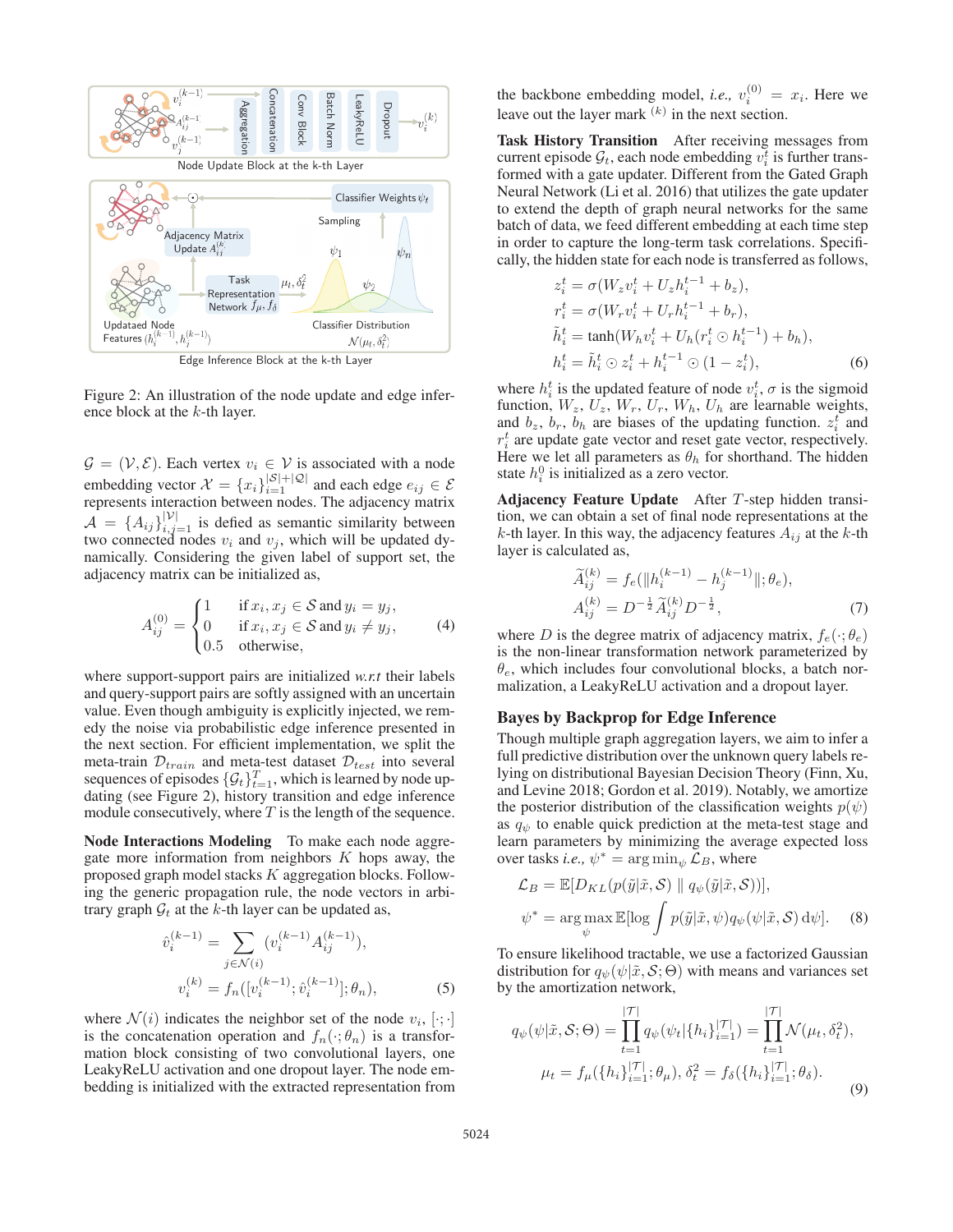Algorithm 1 Meta-training of the Proposed CML-BGNN.

1: Inputs: Task distribution of  $\mathcal{D}_{train}$ :  $p(\mathcal{T})$ ; 2: Outputs: Model Weights:  $\Theta = {\theta_n, \theta_h, \theta_e, \theta_u, \theta_\delta};$ 3: Initialize: Hyper-parameters:  $M, K, \gamma$ ; Adjacency matrix  $A$ ; Hidden states  $h$ ; Visual features  $X$  for all tasks: Minibatch size  $m$  and learning rate  $n$ ; 4: for M iterations do 5: Sample batch of tasks  $\mathcal{T} \sim p(\mathcal{T})$ ; 6: Message passing and update node representations in Equation (5) and Equation (6); 7: Compute adjacency matrix in Equation (7); 8: Generate task-specific parameter  $\mu_t$ ,  $\delta_t$ , sample  $\psi_t \sim \mathcal{N}(\mu_t, \delta_t^2);$ 9: Compute prediction  $p(\tilde{y}|\tilde{x}, \psi_t)$  of query samples; 10: Update parameters Θ by descending stochastic gradients according to Equation (11).

11: end for

With the generated posterior distribution, we can adaptively transform the predictive logits from the k-th layer based on the learned adjacency matrix and sampled classifier weights  $\psi_t = \{W_t, b_t\}$  for each specific task,

$$
p(\tilde{y}^{(k)}|\tilde{x}, h^{(k)}, \psi_t) = M_q \odot \sigma(W_t A^{(k)} + b_t) \odot M_s,
$$
  
\n
$$
W_t, b_t \sim \mathcal{N}(\mu_t, \delta_t^2),
$$
\n(10)

where  $\sigma$  and  $\odot$  indicate the sigmoid function and Hadamard product, respectively.  $M_q$  indicates the mask matrix to select query predictions, where the value is assigned 1 when the row index belongs to query set and 0 otherwise. Similarly,  $M_s$  selects columns when the column index belongs to support set. During the meta-training time, the proposed model is optimized by minimizing the binary cross-entropy loss of query edges and Bayes by Backprop loss, *i.e.,*

$$
\mathcal{L}_E = -\sum_{k=1}^K \sum_{i=1}^{|Q|} \tilde{y}_i \log(p(\tilde{y}_i^{(k)})) + (1 - \tilde{y}_i) \log(1 - p(\tilde{y}_i^{(k)})),
$$
  

$$
\Theta^* = \underset{\Theta}{\arg\min} \mathcal{L}_E + \gamma \mathcal{L}_B,
$$
 (11)

where shared parameters  $\Theta = {\theta_n, \theta_h, \theta_e, \theta_\mu, \theta_\delta}$  are jointly optimized. the loss aggregates all predictions from different layers. The overall algorithm for meta-training is shown in Algorithm 1.

#### Experiments

#### Datasets

For fair comparisons with state-of-the-art baselines, we conduct extensive experiments on two benchmark few-shot classification datasets:

*mini*ImageNet is the subset of the ILSVRC-12 dataset, where 600 images for each of 100 classes are randomly chosen to be the part to the dataset. We follow the class split

used by (Ravi and Larochelle 2017), where 64 classes are used for training, 16 for validation, and 20 for testing. All the input images have the size of  $84 \times 84 \times 3$ .

*tiered*ImageNet is a larger subset of ILSVRC-2012, which contains 608 classes in 34 higher-level categories sampled from the high-level nodes in the ImageNet. The standard split includes 351 classes for training, 97 classes for validation, and 160 classes for testing. The average number of images in each class is 1, 281.

#### Baselines

We compare our approach with the following baseline methods to justify its effectiveness:

*Optimization-based:* Meta-learner LSTM (Ravi and Larochelle 2017), MAML (Finn, Abbeel, and Levine 2017), REPTILE (Nichol, Achiam, and Schulman 2018), Meta-SGD (Li et al. 2017), SNAIL (Mishra et al. 2018), LEO (Rusu et al. 2019).

*Generation-based:* PLATIPUS (Finn, Xu, and Levine 2018), VERSA (Gordon et al. 2019), LwoF (Rusu et al. 2016), Param Predict (Qiao et al. 2018), wDAE (Gidaris and Komodakis 2019).

*Metric-based:* Matching Net (Vinyals et al. 2016), Prototypical Net (Snell, Swersky, and Zemel 2017), Relation Net (Sung et al. 2018), TADAM (Oreshkin, López, and Lacoste 2018), CTM (Li et al. 2019a).

*Graph-based:* GNN (Garcia and Bruna 2018), CovaM-Net (Li et al. 2019b), TPN (Liu et al. 2019), EGNN (Kim et al. 2019).

#### Implementation Details

Our source  $code<sup>1</sup>$  is implemented based on Pytorch. All experiments are conducted on a server with two GeForce GTX 1080 Ti and two GTX 2080 Ti GPUs.

Module Architecture. Despite the generality of backbone embedding module, we adopt the same architecture used in some recent work (Sung et al. 2018; Kim et al. 2019). Specifically, the network consists of four convolutional blocks including a 2D covolutional layer with a  $3 \times 3$ kernal, a batch normalization, a  $2 \times 2$  max-pooling and a LeakyReLU activation. Regarding to specification of recurrent units, the dimension of hidden states and all embedding size are fixed to 96. We fix the number of hidden states to 8.

Parameter Settings. The mini-batch size for all graphbased models is 80 and 64 for 1-shot and 5-shot experiments, respectively. The proposed model was trained by Adam optimizer with an initial learning rate  $\eta$  of  $1 \times 10^{-3}$  and weight decay of  $1 \times 10^{-6}$ . The dropout rate is set to 0.3 and the loss coefficient  $\gamma$  is set to 1. We report the final results of the proposed model trained with 70K and 160K iterations on *mini*ImageNet and *tiered*ImageNet.

#### Comparisons with State-of-The-Art

To verify the effectiveness of our proposed continual metalearning model, we compare it with state-of-the-art metalearning methods on the *mini*ImageNet and *tiered*ImageNet

<sup>1</sup> https://github.com/Luoyadan/BGNN-AAAI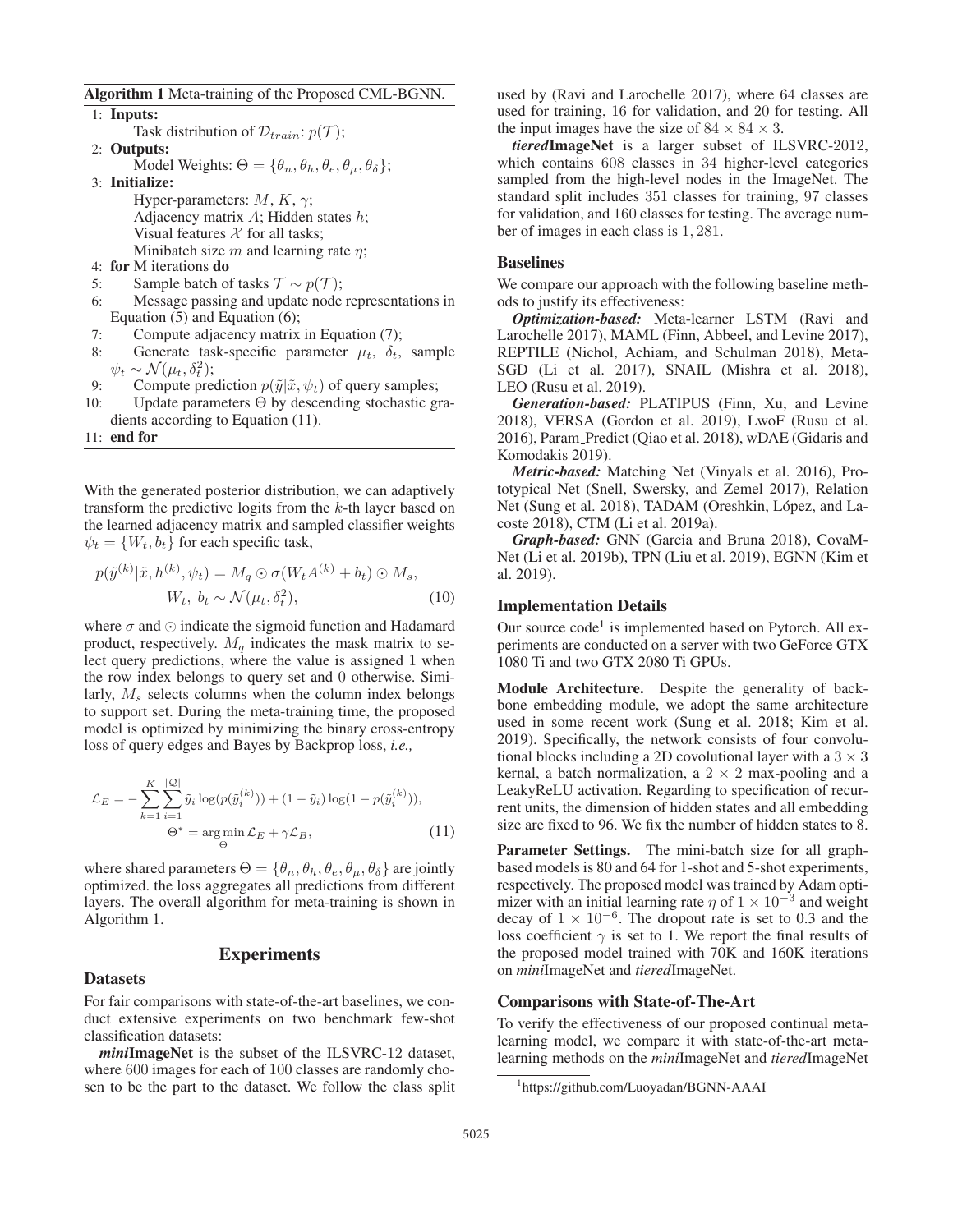Table 1: The 5-way 1-shot and 5-shot classification accuracies (%) on the test split of the *mini*ImageNet dataset, with  $95\%$  confidence interval.  $\dagger$  indicates our re-implementation. "w/o" indicates without.

| <b>Models</b>           | <b>Backbone</b> | 1-shot           | 5-shot           |
|-------------------------|-----------------|------------------|------------------|
| Optimization-based      |                 |                  |                  |
| Meta-learner LSTM       | Conv4           | $43.44 + 0.77$   | $60.60 + 0.71$   |
| MAMI.                   | Conv4           | $48.70 \pm 1.84$ | $63.10 \pm 0.92$ |
| <b>REPTILE</b>          | Conv4           | $49.97 + 0.32$   | $65.99 + 0.58$   |
| Meta-SGD                | Conv4           | $50.47 \pm 1.87$ | $64.03 \pm 0.94$ |
| SNAIL                   | ResNet-12       | $55.71 \pm 0.99$ | $68.88 \pm 0.92$ |
| <b>LEO</b>              | <b>WRN-28</b>   | $61.76 \pm 0.08$ | $77.59 \pm 0.12$ |
| <b>Generation-based</b> |                 |                  |                  |
| <b>PLATIPUS</b>         | Conv4           | $50.13 \pm 1.86$ |                  |
| <b>VERSA</b>            | Conv4           | $53.40 \pm 1.82$ | $67.37 \pm 0.86$ |
| LwoF                    | Conv4           | $56.20 \pm 0.86$ | $72.81 \pm 0.62$ |
| Param Predict           | <b>WRN-28</b>   | $59.60 \pm 0.41$ | $73.74 \pm 0.19$ |
| <b>wDAE</b>             | <b>WRN-28</b>   | $61.07 \pm 0.15$ | $76.75 \pm 0.11$ |
| Metric-based            |                 |                  |                  |
| Matching Net            | Conv4           | $43.56 \pm 0.84$ | $55.31 \pm 0.73$ |
| Prototypical Net        | Conv4           | $49.42 \pm 0.78$ | $68.20 \pm 0.66$ |
| <b>Relation Net</b>     | Conv4           | $50.40 \pm 0.80$ | $65.30 \pm 0.70$ |
| <b>TADAM</b>            | ResNet-12       | $58.50 \pm 0.30$ | $76.70 \pm 0.30$ |
| <b>CTM</b>              | Conv4           | $62.05 \pm 0.55$ | $78.63 \pm 0.06$ |
| Graph-based             |                 |                  |                  |
| <b>GNN</b>              | Conv4           | $50.33 \pm 0.36$ | $66.41 \pm 0.63$ |
| CovaMNet                | Conv4           | $51.19 \pm 0.76$ | $67.65 \pm 0.63$ |
| <b>TPN</b>              | Conv4           | $53.75 \pm 0.86$ | $69.43 \pm 0.67$ |
| <b>EGNN</b>             | Conv4           |                  | $76.37 \pm 0.30$ |
| $EGNN^{\dagger}$        | Conv4           | $58.65 \pm 0.55$ | $75.25 \pm 0.49$ |
| <b>Ours</b>             |                 |                  |                  |
| CML-BGNN w/o C          | Conv4           | $63.74 \pm 0.63$ | $79.36 \pm 0.57$ |
| CML-BGNN w/o B          | Conv4           | $87.15 \pm 0.24$ | $91.21 \pm 0.19$ |
| <b>CML-BGNN</b>         | Conv4           | 88.62 $\pm$ 0.43 | $92.69 \pm 0.31$ |

datasets. Here we report the best performance for every model in Table 1 and Table 2, along with the specifications of the backbone embedding models for feature extraction. Conv4 refers to a 4-layer convolutional network, ResNet-12 (He et al. 2016) denotes 4 layer blocks of depth 3 with  $3 \times$ 3 kernels and short connections, and WRN-28 is a 28-layer wide residual network. Generally, a deeper embedding network will lead to a better classification performance yet with a risk of overfitting. From Table 1, we can observe that our CML-BGNN equipped with three graph layers surpasses all compared meta-learning methods with a large margin, especially in the challenging scenario of 1-shot learning. More concretely, the proposed model with the basic conv4 embedding structure gains 43.5%, 45.1%, 42.8%, 51.1% relative improvements over the previous best optimizationbased LEO (Rusu et al. 2019), generation-based wDAE (Gidaris and Komodakis 2019), metric-based CTM (Li et al. 2019a) and graph-based methods EGNN (Kim et al. 2019) in a 5-way 1-shot *mini*ImageNet experiment, respectively. This is mainly owing to the learned history transition, which reinforces the memory of rare samples and correlations between classes. Furthermore, we re-implemented the most powerful graph-based baseline EGNN with mini-batch size of 80 for fairness and present a detailed comparison in boxplots. All parameters are randomly initialized in three trials with fixed seeds 111, 222, 333 for reproducibility. As depicted in Figure 3, the absolute value of validation accuracy

Table 2: The 5-way 1-shot and 5-shot classification accuracies (%) on the test split of the *tiered*ImageNet dataset, with  $95\%$  confidence interval.  $\dagger$  indicates the re-implementation. "w/o" indicates without.

| <b>Models</b>             | <b>Backbone</b>         | 1-shot           | 5-shot           |  |  |
|---------------------------|-------------------------|------------------|------------------|--|--|
| <b>Optimization-based</b> |                         |                  |                  |  |  |
| MAML.                     | Conv4                   | $51.67 \pm 1.81$ | $70.30 \pm 0.08$ |  |  |
| <b>REPTILE</b>            | Conv <sub>4</sub>       | $52.36 \pm 0.23$ | $71.03 \pm 0.22$ |  |  |
| Meta-SGD                  | Conv <sub>4</sub>       | $62.95 \pm 0.03$ | $79.34 \pm 0.06$ |  |  |
| <b>LEO</b>                | <b>WRN-28</b>           | $66.33 \pm 0.05$ | $81.44 \pm 0.09$ |  |  |
|                           | <b>Generation-based</b> |                  |                  |  |  |
| LwoF                      | Conv4                   | $50.90 \pm 0.46$ | $66.69 \pm 0.36$ |  |  |
| <b>wDAE</b>               | <b>WRN-28</b>           | $68.18 \pm 0.16$ | $83.09 \pm 0.12$ |  |  |
| Metric-based              |                         |                  |                  |  |  |
| Matching Net <sup>†</sup> | Conv4                   | $54.02 + 0.00$   | $70.11 + 0.00$   |  |  |
| Prototypical Net          | Conv4                   | $53.31 \pm 0.89$ | $72.69 \pm 0.74$ |  |  |
| <b>Relation Net</b>       | Conv <sub>4</sub>       | $54.48 \pm 0.93$ | $71.32 \pm 0.78$ |  |  |
| <b>CTM</b>                | Conv4                   | $64.78 \pm 0.11$ | $81.05 \pm 0.13$ |  |  |
| Graph-based               |                         |                  |                  |  |  |
| <b>GNN</b>                | Conv4                   | $43.56 \pm 0.84$ | $55.31 \pm 0.73$ |  |  |
| <b>TPN</b>                | Conv4                   | $57.53 \pm 0.96$ | $72.85 \pm 0.74$ |  |  |
| EGNN-3                    | Conv4                   |                  | $80.15 + 0.30$   |  |  |
| EGNN-1 $^{\dagger}$       | Conv4                   | $61.04 \pm 0.45$ | $73.91 \pm 0.40$ |  |  |
| $EGNN-2^{\dagger}$        | Conv4                   | $64.64 \pm 0.50$ | $79.80 \pm 0.43$ |  |  |
| EGNN-3 $\dagger$          | Conv4                   | $65.30 \pm 0.53$ | $82.39 \pm 0.43$ |  |  |
| <b>Ours</b>               |                         |                  |                  |  |  |
| CML-BGNN-1                | Conv4                   | $85.91 \pm 0.51$ | $89.58 \pm 0.28$ |  |  |
| CML-BGNN-2                | Conv4                   | $88.02 \pm 0.50$ | $91.50 \pm 0.25$ |  |  |
| <b>CML-BGNN-3</b>         | Conv4                   | 88.87 $\pm 0.51$ | $92.77 \pm 0.28$ |  |  |

either in 1-shot or 5-shot setting tends to go up as training iterations increase. The proposed method reaches the peaks at an early stage and achieves a much higher performance, yet showing the sensitivity to seed selection in the case of 5 way 5-shot classification. We infer this variance is mainly introduced by edge inference sampling, which can be alleviated by averaging predictions from multiple sampling. From Table 2, we observe that our re-implemented EGNN obtains better performance (as indicated with  $\dagger$ ) by enlarging the batch size from 40 to 80. This phenomenon consistently verifies that task correlations are more likely to contribute positively to few-shot learning.

#### Ablation Study

Effect of Components. The major ablation results regarding to CML-BGNN with different components on *mini*ImageNet dataset are shown in gray blocks of Table 1. All variants are trained with three graph layers, mini-batch size of 80. Removing the history transition module, the variant CML-BGNN w/o C can only mine the pattern from local neighborhood without maintaining related prior information for reference, thus inevitably leading to a inferior performance, e.g., averagely decreasing 5-way 1-shot performance from  $88.62\%$  to  $63.74\%$ . **CML-BGNN w/o B** indicates the variant of our proposed model that directly utilizes the adjacency matrix to predict query labels without inferring task-specific parameters. Accordingly, the classification accuracy suffers a slight drop on both datasets, e.g., from 92.69% to 91.21% in a 5-way 5-shot setting, which demon-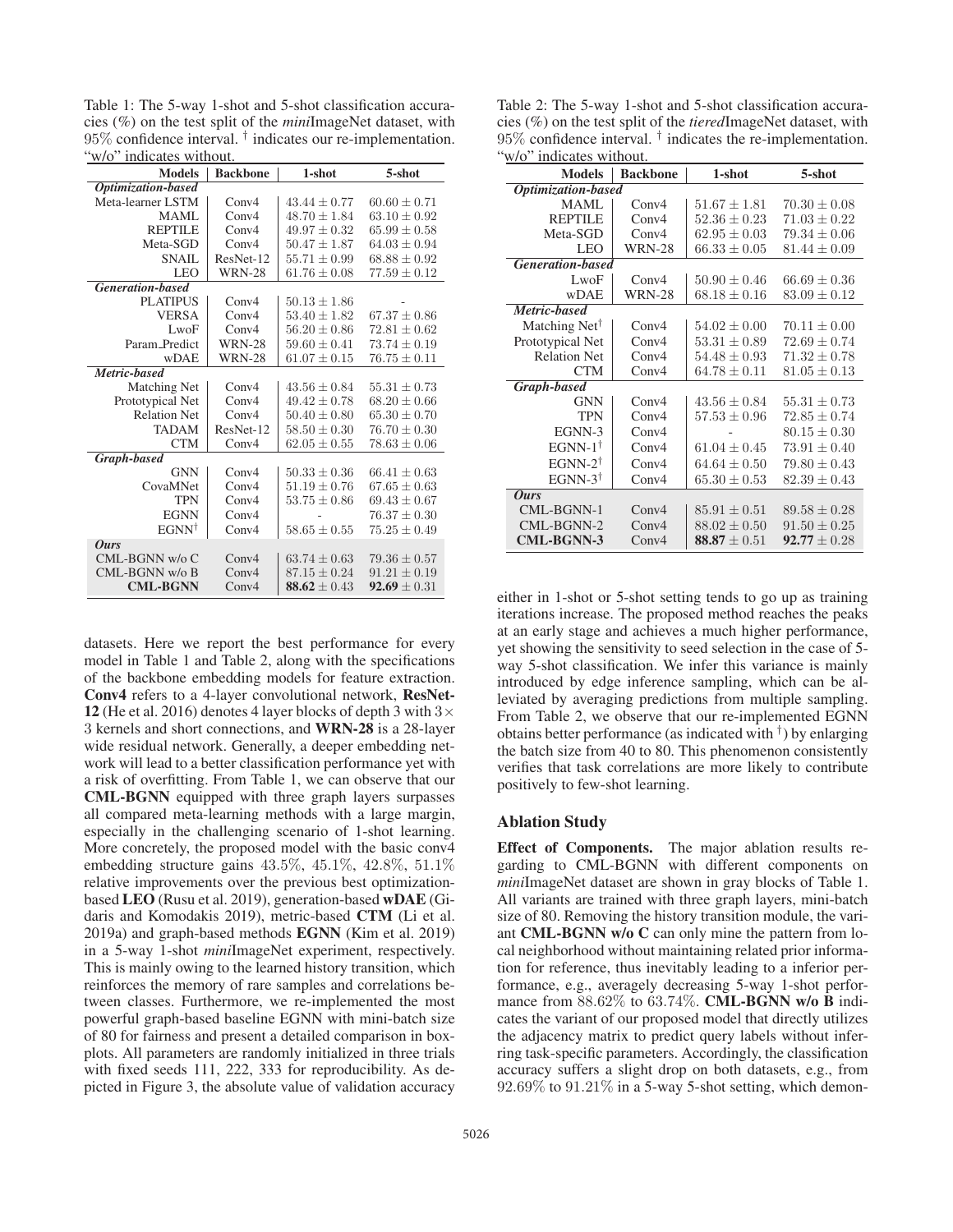

Figure 3: The 5-way 1-shot and 5-shot accuracies of query classification on the validation split of *mini*ImageNet (*left*) and *tiered*ImageNet dataset (*right*).



Figure 4: The 5-way 1-shot accuracies  $(\%)$  of query classification on the validation split of *mini*ImageNet with different number of hidden states. Best viewed in color.

strates the necessity of the full CML-BGNN formulations.

Effect of GNN's Depth. In addition to the evaluation for investigating the impact of GNN's depth, we test our model in both 5-way 1-shot and 5-shot with different depth of graph neural networks on both miniImageNet (shown in Table 3) and *mini*ImageNet (shown in Table 2) dataset. Generally, larger depth enables node to learn from a global perspective and thus enhances the expressive power of graph neural networks. For instance, the proposed CML-BGNN, EGNN and GNN equipped with a 3-layer structure respectively improve the classification accuracy by 3.4%, 6.4% and 4.3% *w.r.t* 5-way 1-shot classification, compared with the one with one-layer structure.

Effect of Number of Hidden States. In order to study the impact of number of hidden states in history transition module, we compare nine variants of our model on both datasets and show validation curves in terms of node classification accuracy and edge binary classification results in Figure 4. The CML-BGNN-L- $\{1,2,3\}$ -C-16 indicates the variants that leverage unrolled gated recurrent units with 16 time steps to transfer history messages with different number of graph layers, which significantly outperform other variants with fewer hidden states CML-BGNN-L-{1,2,3}- C-{4,8}. This confirms that the augmented memory module effectively enhances node representation learning by bridging the prior task learning regardless of the model depth.

Table 3: 5-Way 5-shot and 1-shot classification accuracies (%) on *mini*ImageNet dataset with different depths of graph neural networks. † indicates our re-implementation.

|        | <b>Methods</b>   | Layer-1          | Layer-2          | Layer-3          |
|--------|------------------|------------------|------------------|------------------|
|        | $GNN^{\dagger}$  | $48.25 + 0.65$   | $49.17 + 0.35$   | $50.32 \pm 0.41$ |
| 1-shot | $EGNN^{\dagger}$ | $55.13 \pm 0.44$ | $57.47 + 0.53$   | $58.65 \pm 0.55$ |
|        | <b>CML-BGNN</b>  | $85.73 \pm 0.47$ | $87.67 + 0.47$   | $88.62 \pm 0.43$ |
|        | $GNN^{\dagger}$  | $65.58 + 0.34$   | $67.21 + 0.49$   | $66.99 \pm 0.43$ |
| 5-shot | $EGNN^{\dagger}$ | $67.76 + 0.42$   | $74.70 \pm 0.46$ | $75.25 \pm 0.49$ |
|        | <b>CML-BGNN</b>  | $90.85 \pm 0.27$ | $91.63 \pm 0.26$ | $92.69 \pm 0.31$ |

Table 4: Semi-supervised few-shot classification accuracies (%) on *mini*ImageNet with 95% confidence intervals.

| <b>Methods</b>                | 20%-labeled      | 5-way 5-shot<br>40%-labeled | 100%-labeled     |
|-------------------------------|------------------|-----------------------------|------------------|
| GNN-LabeledOnly               | $50.33 \pm 0.36$ | $56.91\% + 0.42$            | $66.41 \pm 0.63$ |
| GNN-Semi                      | $52.45 \pm 0.88$ | $58.76\% \pm 0.86$          | $66.41 \pm 0.63$ |
| EGNN-LabeledOnly <sup>†</sup> | $58.65 \pm 0.55$ | $56.91\% \pm 0.00$          | $75.25 + 0.49$   |
| EGNN-Semi <sup>†</sup>        | $63.62 \pm 0.00$ | $64.32\% \pm 0.00$          | $75.25 \pm 0.49$ |
| <b>CML-BGNN-LabeledOnly</b>   | $84.37 \pm 0.54$ | $88.62\% \pm 0.29$          | $92.69 \pm 0.31$ |
| <b>CML-BGNN-Semi</b>          | $88.95 \pm 0.32$ | 89.70\% $\pm$ 0.32          | $92.69 \pm 0.31$ |

## Robustness Evaluation by Semi-supervised Learning

To quantitatively analyze the model capacity of handling uncertainty, we conduct 5-way 5-shot semi-supervised experiments on *mini*ImageNet dataset and showcase major results in Table 4. In this semi-supervised regime, support data is partially labeled while balanced across all classes, which poses a greater challenge of modeling uncertain relationships between labeled and unlabeled samples. In particular, the 20%-labeled column indicates that each episode contains 4 labeled support instances and 1 unlabeled instance. Here we use LabeledOnly to denote the strategy with only labeled support samples, and **Semi** presents training with both labeled and unlabeled data. By comparing the results with all graph-based counterparts, the proposed method greatly outperforms with a large margin (88.95% vs  $63.62\%$  and  $52.45\%$ , when  $20\%$  are labeled). The superior performance results from our uncertainty modeling, which effectively adapts the noise and misguidance from adjacency initialization with task-specific parameters.

## **Conclusion**

In this work, we propose a continual meta-learning model with Bayesian graph neural networks for few-shot classification problem. Towards preserving more history messages associated with related tasks, the proposed CML-BGNN mines the prior knowledge patterns by updating a memoryaugmented graph neural network and handles topological uncertainty with Bayes by Backprop. Distinguishing our work from conventional graph-based meta-learning methods, it naturally alleviates the catastrophic forgetting and insufficient robustness issues and thus encourages an efficient adaptation and generalization to novel tasks.

Acknowledgement. This work was partially supported by ARC DP 190102353.